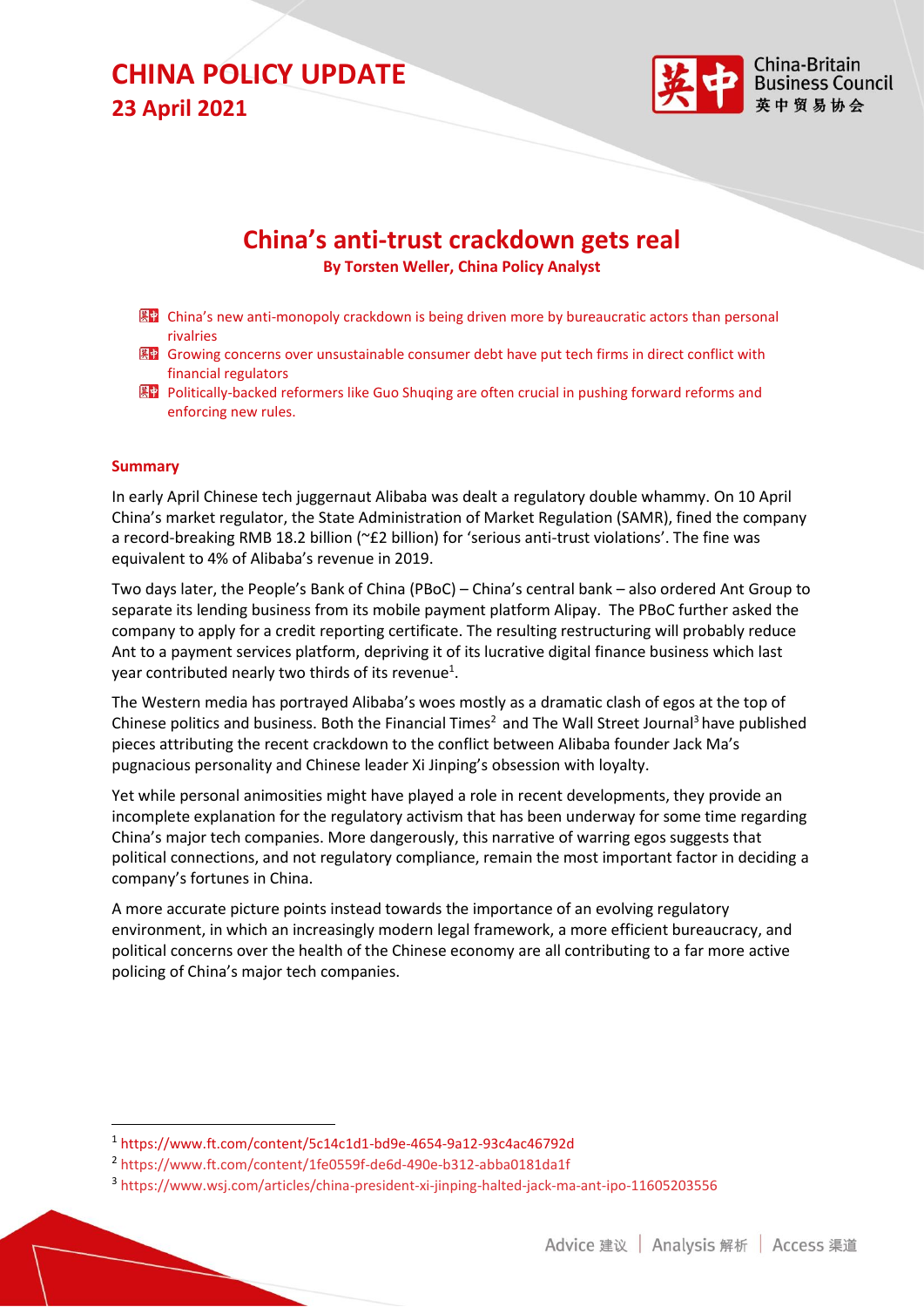

#### **Background**

The dramatic halt to Ant Group's IPO last year and the prolonged disappearance of Alibaba's founder Jack Ma from public life has put the Chinese tech giant firmly into the global limelight. It is therefore hardly surprising that the recent regulatory moves against Alibaba and Ant have been seen as part of a large-scale clampdown on Ma's business empire, and more specifically, as politically motivated retribution against an outspoken critic of the current state of Chinese business regulations.

This perception has been further fuelled by Jack Ma's defiant speech at last year's Bund Finance Summit<sup>4</sup>, in which he called China's bank regulators a club of old men, and Xi Jinping's praise for Zhang Jian <sup>5</sup> - a patriotic entrepreneur of the late Qing era.

A closer look at these events suggests that pressure for government action has been long in the making. As Caixin, a business weekly, reported earlier this year, Chinese anti-trust regulators have in recent times grown increasingly wary of the dominance the country's tech giants, and not just Alibaba<sup>6</sup>.



*Timeline: Chinese Anti-Trust Measures from 2019 to 2021*

Source: Caixin, Buzz Tech China ©CBBC

- <sup>5</sup> http://www.xinhuanet.com/english/2020-11/13/c\_139513117.htm
- 6 **[Chinese]** https://weekly.caixin.com/2021-01-08/101648195.html

<sup>4</sup> **[Chinese]** https://sfl.global/news\_post/mayunshanghaiwaitanjinrongluntanyanjiangquanwenwushanjian/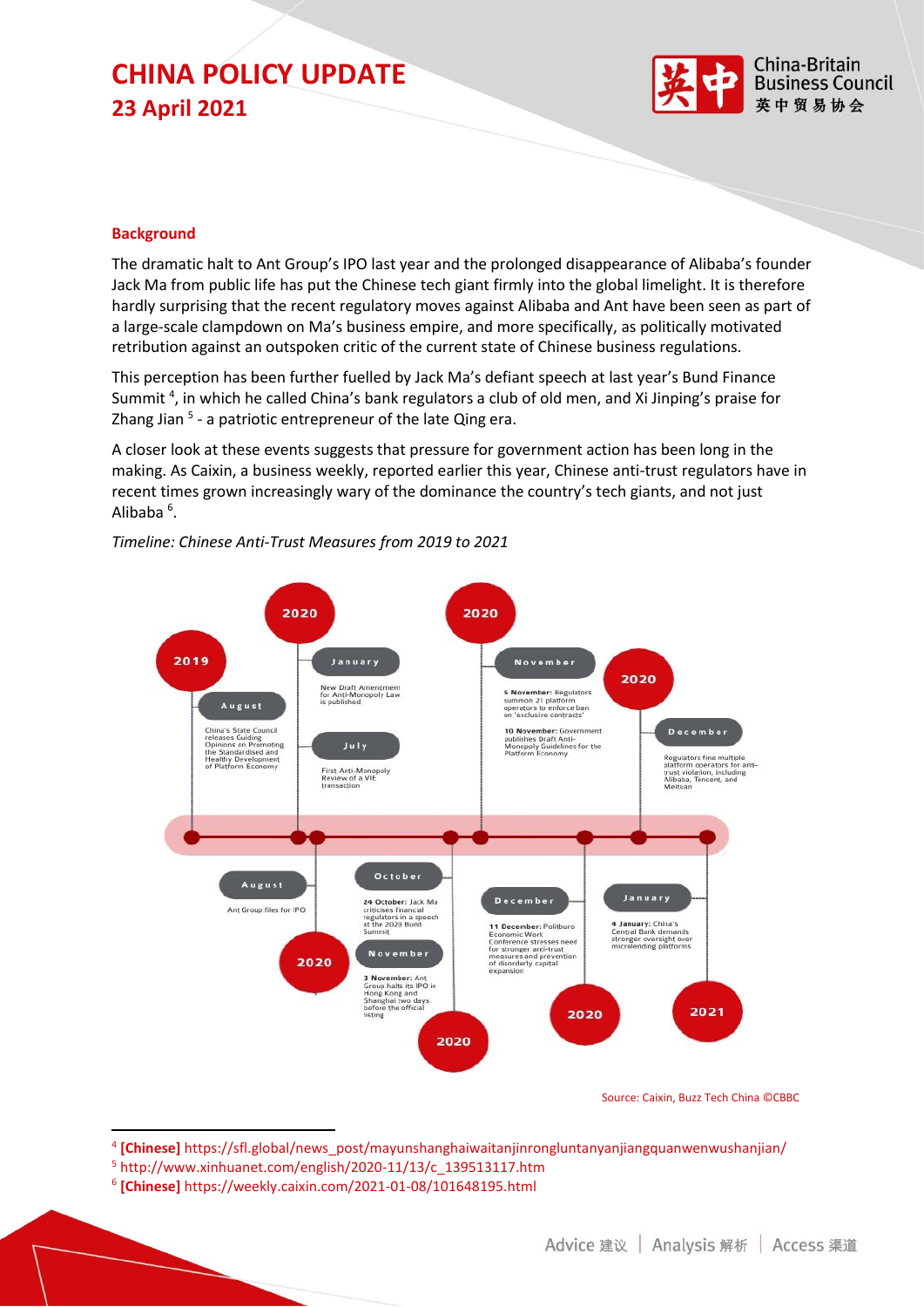

#### **Closing in on E-Commerce**

In August 2019, China's State Council issued a statement calling for better regulation of the country's platform economy<sup>7</sup>. A few months later, in January 2020, the government also published a draft amendment to China's 2008 Anti-Monopoly Law which would extend the law's scope to online and e-commerce companies and increase fines for violations. The amendment also raised the maximum level of fines from the risible low of 500,000 RMB (£57,000) to 10% of annual turnover <sup>8</sup>.

Interestingly, the fact that the amendment hasn't actually yet been passed did not dissuade the SAMR from using this change to the AML's penalty provisions in its case against Alibaba. It is also noteworthy that the record fine of £2 billion – or 4% of Alibaba's 2019 turnover - was well below the possible maximum penalty of 10%.

The SAMR sentence is remarkable in another aspect. Similar to anti-trust regulators in Europe and the US, Chinese authorities have struggled to adapt monopoly rules designed for 19<sup>th</sup> century-style manufacturers to the complex nature of  $21^{st}$  century software companies.

As in the case of Didi Chuxing's merger with Uber in 2016, tech firms have often argued that they provide the same services as offline businesses – in that example: public transport. Because this includes everything from city busses to municipal taxi companies, Didi Chunxing could claim that it did not in effect have a dominant market position<sup>9</sup>. Instead of controlling over 90% of China's ridehailing market, Didi's market share would thus be less than 20%, it argued <sup>10</sup>.

Alibaba has followed a similar strategy, arguing that its e-commerce platform was a B2C platform and that both retailers and consumers had other choices like brick-and-mortar shops*<sup>11</sup>* .

The SAMR rejected that argument. In its written explanation – which is worth reading in full – the regulators outlined several key differences between physical stores and e-commerce platforms, labelling the latter as an online retail platform service provider.

For businesses these differences are:

- **KEP** Coverage of geographic areas and service hours;
- 图 Operating costs;
- $\mathbb{R}$  **P** Ability to support operators to match potential consumers ;
- 图 Efficiency of market demand feedback provided to businesses.

Key differences for customers

- $\mathbb{R}^n$  Availability of goods;
- **KD** Shopping convenience provided to consumers;
- $E^*$  Efficiency of comparing and matching goods.

<sup>7</sup> **[Chinese]** http://www.gov.cn/zhengce/content/2019-08/08/content\_5419761.htm

<sup>8</sup> https://www.chinalawtranslate.com/en/draft-revisions-of-the-anti-monopoly-law-public-comment-draft/ <sup>9</sup> https://www.bjreview.com/Opinion/201610/t20161017\_800069482.html

<sup>10</sup> https://www.economist.com/briefing/2019/04/04/chinas-plans-for-the-electrified-autonomous-and-sharedfuture-of-the-car

<sup>11</sup> **[Chinese]** https://m.china.caixin.com/m/2021-04-10/101688429.html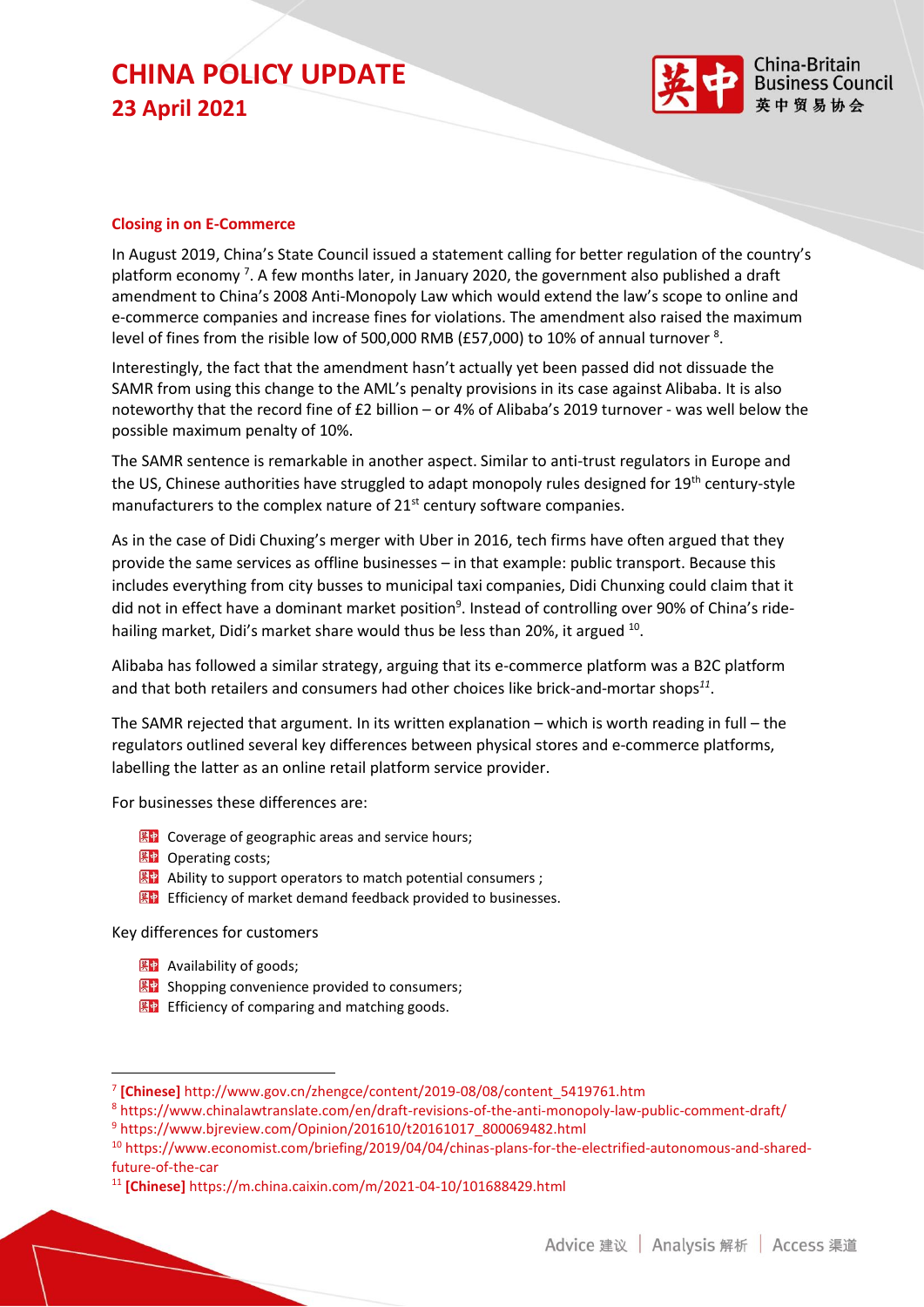

The SAMR's reasoning doesn't only mark a sharp break with its approval of the Didi-Uber merger, when it followed Didi's argument and recognised it as a utility rather than an online service platform. It will also be closely followed by regulators in the west, who are struggling with similar problems<sup>12</sup>.

The more immediate impact, however, will be on China's other tech platforms. The SAMR's main target in the case against Alibaba was its widespread practice of 'forced exclusivity', which involves forcing vendors to sell their products exclusively on one platform, or face penalties such as low grading in search results and other discriminatory effects.

'Forced exclusivity' has plagued China's tech sector since its beginning. Kai-fu Lee, the tech investor, even cited it as a sign of the superiority of China's cut-throat competitive business environment<sup>13</sup>.

Yet Chinese regulators have been less enthused and have long exhorted tech firms to drop the practice<sup>14</sup>. They have also been crystal clear that the decision against Alibaba is mainly a warning for the entire sector. To drive the point home, SAMR published a notice on 13 April, requiring all platform operators to change their terms of use to allow users to choose more than one platform.

#### **CBIRC enters the fray**

Alibaba's woes are not limited to its e-commerce platform. Last year China's banking regulator, the China Banking and Insurance Regulatory Commission (CBIRC), began to voice concerns over Ant Group's online lending business.

On 2 November 2020, CBIRC, together with China's central bank, issued draft guidelines<sup>15</sup> for online micro-lending platforms. The new regulations introduced steep capital requirements and treated online loan providers such as Ant Group like banks, and not like tech firms as most platform owners, not least Jack Ma, had argued they should be.

The fact that Ant Group's £27 billion IPO was suddenly halted the following day led many foreign observers to believe a targeted campaign against Ant and its founder Jack Ma was underway. Yet as Rui Ma of Tech Buzz China noted, discussions about stricter rules for online lending platforms had gone on for some time. Rui even suggested that Ma's defiant outburst was more a sign that he knew that the regulatory die had been cast  $-$  and not in his favour<sup>16</sup>.

The CBIRC's recent activism cannot be explained without considering the role of its chairman: Guo Shuqing. Guo's appointment as the head of China's banking regulator in February 2017 was widely considered as the harbinger of a veritable 'regulatory storm' in China's finance sector<sup>17</sup>.

<sup>14</sup> https://technode.com/2019/11/06/forced-exclusivity-is-illegal-says-regulator/

<sup>15</sup> **[Chinese]**

https://www.cbirc.gov.cn/cn/view/pages/ItemDetail.html?docId=938822&itemId=915&generaltype=0

<sup>16</sup> https://www.techbuzzchina.com/newsletter/signup/extra-buzz-19-ant-group-the-biggest-ipo-that-wasnt

<sup>12</sup> https://ec.europa.eu/commission/presscorner/detail/pl/ip\_19\_4291

<sup>&</sup>lt;sup>13</sup> Lee, Kai-fu (2019), AI Superpowers: China, Silicon Valley, and the New World Order, Boston: Houghton Mifflin Harcourt

<sup>17</sup> https://www.hoover.org/sites/default/files/research/docs/clm53bn.pdf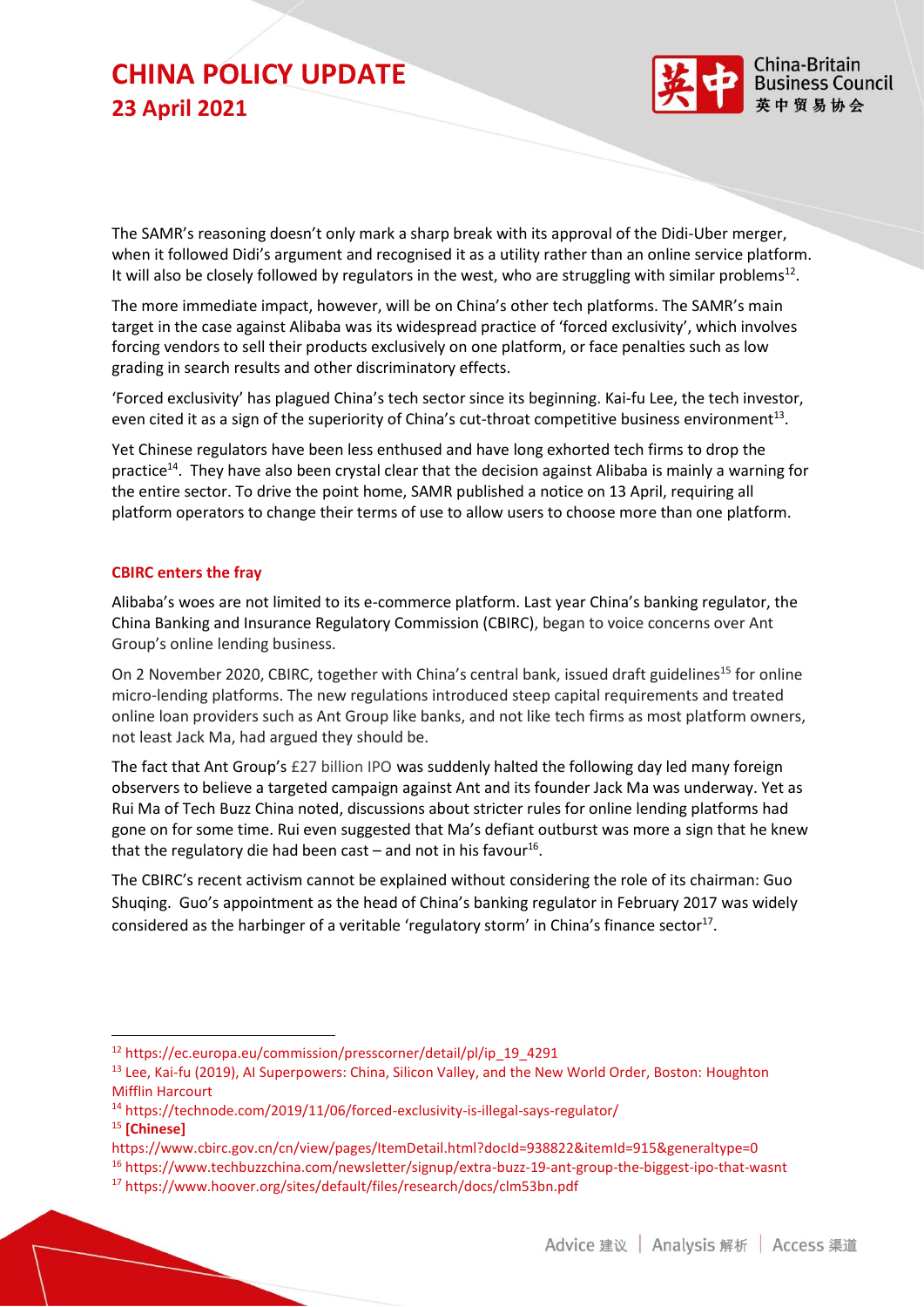

Guo had served under former Premier Zhu Rongji and Zhou Xiaochuan – then head of the PBoC – before becoming head of the China Securities Regulatory Commission – which oversees China financial service industry - in 2011. Guo left that post in 2013 and was promoted to governor of Shandong province. Combining both administrative and political skills, Guo was seen as the perfect fit to address China's overleveraged and underregulated loan market.

He did not disappoint. Under Guo, China's regulators took aim at the country's vast shadow banking sector. P2P online lending, a key element of unlicensed lending, came under particular fire. The sector - which at its height in 2015 accounted for a transaction volume of £330 billion – sharply declined. In June 2020, only around 30 P2P platforms were still operating, according to official figures $^{18}$ .



*Graph – Number of Chinese P2P online platforms 2010 -2020*

From this perspective, online micro-lending platforms like Ant, which unlike P2P platforms focus on small consumer credits, became the logical next target. In September 2019 CBIRC's bureau in Zhejiang – Ant's home province – warned online lenders to expect stricter controls  $^{19}$ . And in an essay published on 2 November 2020, Guo Wuping – the Director of CBIRC's Consumer Protection Bureau  $-$  directly accused Ant's Huabei and Jiebei microlending services of predatory lending  $20$ .

Following the financial regulator's new regulations for online lending, the SAMR saw an opening and published its own anti-monopoly regulations for online platforms on 10 November, expanding the SAMR's oversight to include variable-interest entities (VIE) for the first time  $21$ .

Source: Statista, WSJ ©CBBC

<sup>18</sup> https://www.wsj.com/articles/china-hails-victory-in-crackdown-on-peer-to-peer-lending-11607515547 <sup>19</sup> https://www.caixinglobal.com/2019-09-19/noose-tightens-over-consumer-lending-in-east-china-101464020.html

<sup>20</sup> **[Chinese]** https://m.21jingji.com/article/20201102/herald/62dfca7696f0148a9353a88dbd9eedf5.html

<sup>21</sup> **[Chinese]** http://gkml.samr.gov.cn/nsjg/xwxcs/202011/t20201110\_323282.html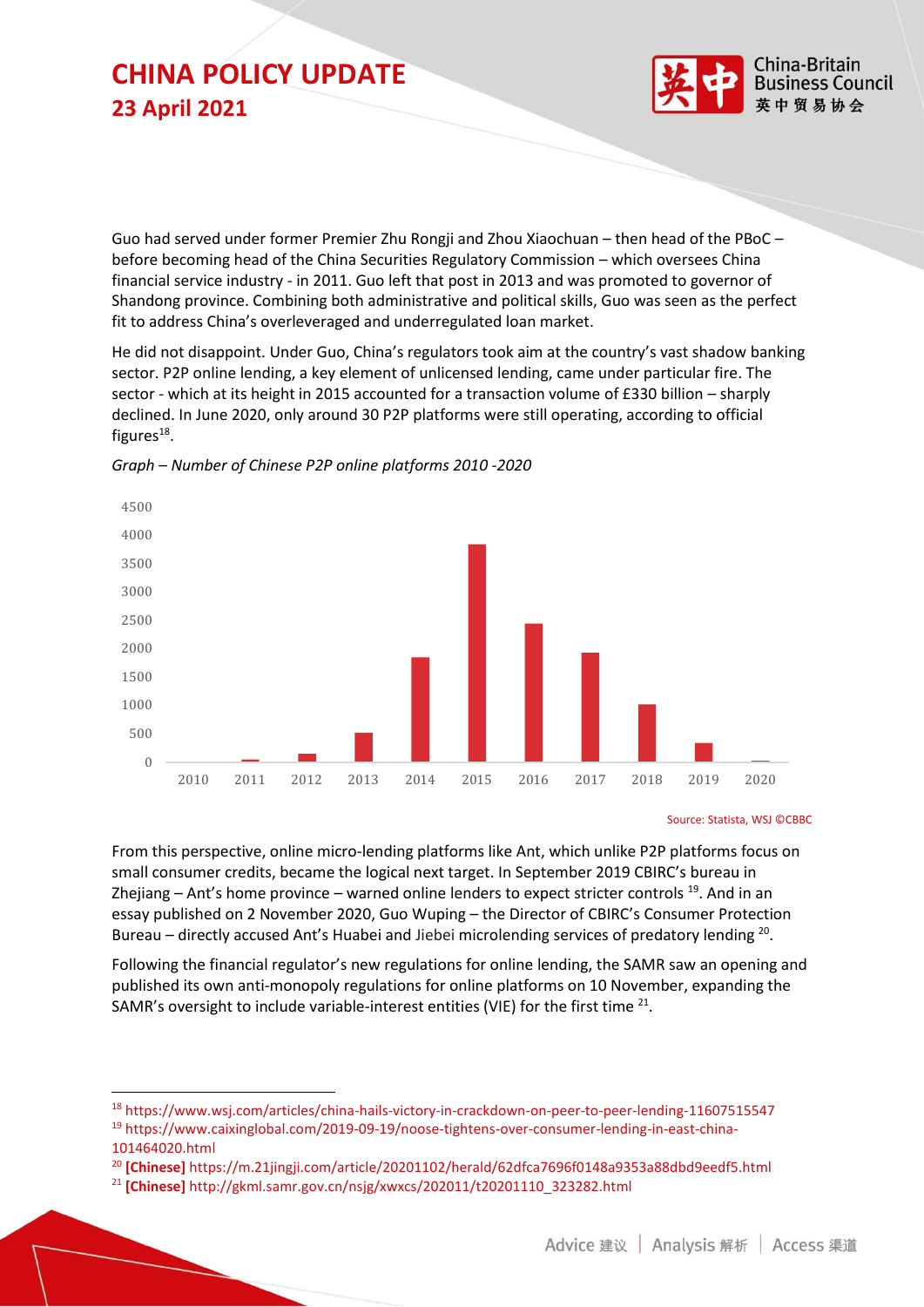

The ultimate political signal came last December, when the CCP's Politburo warned against the 'disorderly expansion of capital'<sup>22</sup>. As Li Xunlei – the Chief Economist and Head of Research Institute of Zhongtai Securities – noted, the Politburo's decision directly targeted China's large tech firms and their vast investment portfolios<sup>23</sup>.

The Politburo's statement also underlined that the current campaign isn't directed at only one company. In March, SAMR fined several tech firms, including Tencent, Baidu, and Bytedance for untransparent investments in start-ups  $^{24}$ , and Meituan – the food delivery giant known for its exclusivity agreements - will probably face similar sanctions. It thus seems that, like in the famous Chinese proverb, Alibaba and Ant are merely serving as the chickens that are killed to scare the monkey.

#### **CBBC View**

The anti-monopoly drive provides a perfect case study of the complex interplay between China's regulators and political concerns.

Both the SAMR and the CBIRC are the products of the 2018 constitutional reforms which led to a restructuring of China's government apparatus. The SAMR emerged from the merger of three separate anti-monopoly agencies previously situated within the Ministry of Commerce (MOFCOM), the National Development and Reform Commission (NDRC), and the State Administration of Industry and Commerce (SAIC) respectively. The CBIRC combines the previously independent China Banking Regulatory Commission (CBRC) and China Insurance Regulatory Commission (CIRC).

The CBIRC has benefited from the experience of its chairman and strong political support and concerns over financial stability in tackling the country's vast shadow banking system. By contrast, the SAMR's success in addressing monopolistic practices has been far more modest.

Yet it was probably the CBIRC's turn towards online consumer lending which shifted the balance in the regulator's favour, providing SAMR with an opening to enforce its own guidelines.

Although politics and individual rivalries remain an important element in China's regulatory landscape, bureaucratic agendas - especially when they are driven by experienced and skilled reformers like Guo Shuqing - are a far more important factor in explaining government action. It is therefore always worth remembering what American political scientists Ang Ang Yuan wrote in a remarkable 2018 essay for Foreign Affairs: "[In China] the bureaucracy is political, and politics are bureaucratised.<sup>25</sup>'

<sup>22</sup> http://www.xinhuanet.com/english/2020-12/11/c\_139582746.htm

<sup>23</sup> **[Chinese]** https://economy.caixin.com/2020-12-14/101639083.html

<sup>&</sup>lt;sup>24</sup> https://www.bloomberg.com/news/articles/2021-03-12/tencent-baidu-fined-by-antitrust-regulator-forprevious-deals

<sup>25</sup> https://www.foreignaffairs.com/articles/asia/2018-04-16/autocracy-chinese-characteristics